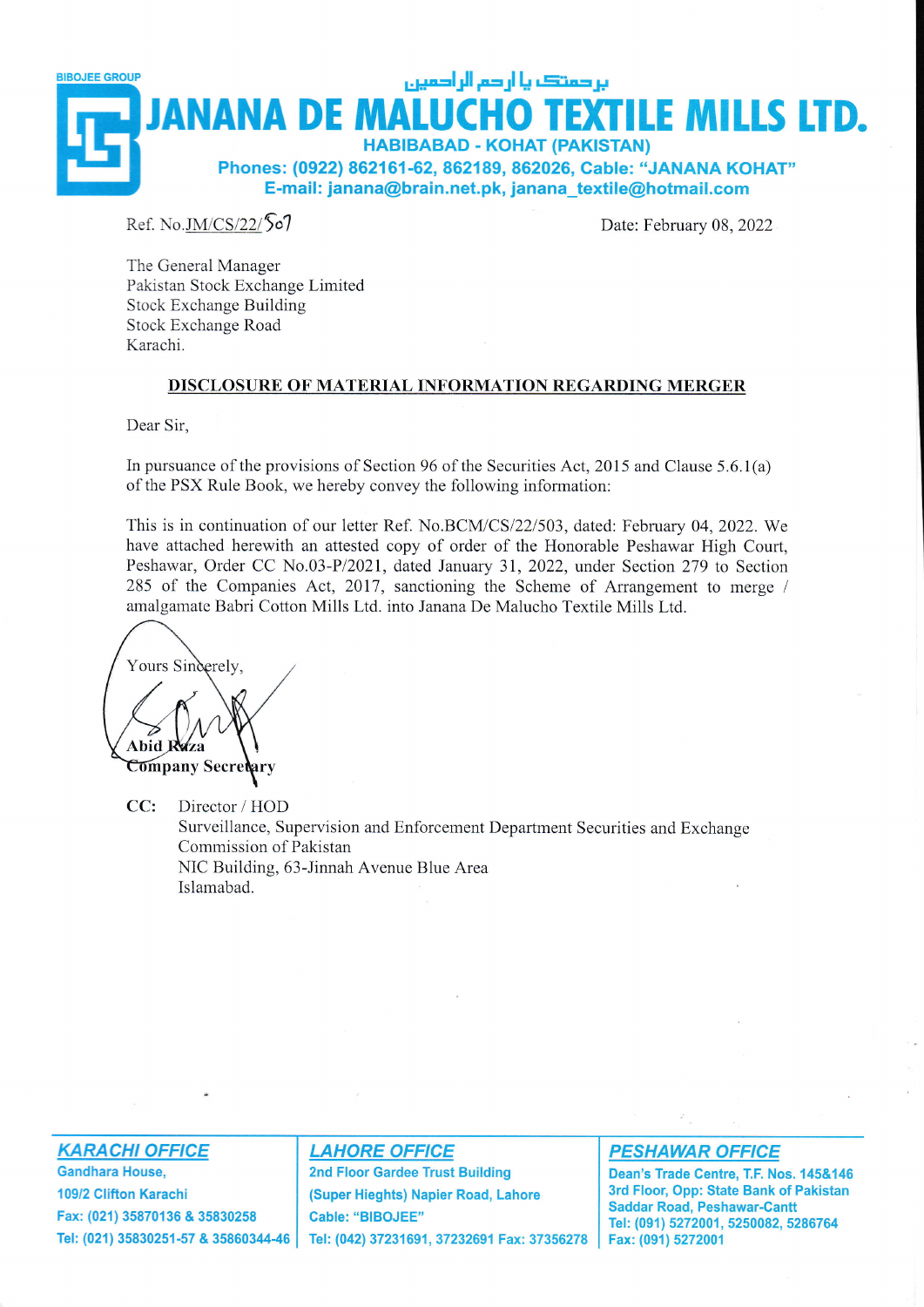**Judgment Sheet** 

### IN THE PESHAWAR HIGH COURT, **PESHAWAR** (Judicial Department)

# Company Case No. 03-P/2021. Janana De Malucho Textile Mills Limited & Babri **Cotton Mills**  $\mathbf{V}\mathbf{s}$

## **Joint Registrar of Companies.**

### **JUDGMENT**

Date of hearing. Date of announcement: 31.01.2022 M/s Asghar Leghari, Barrister Petitioner(s) by: Ibrahim Afridi & Ali Javed Darugar Advocates. M/s Sqib Aslam, Deputy Registrar

Respondent(s) by:

and Yasir Iqbal Support, SECP.

 $ANA$ 

\*\*\*\*

S M ATTIQUE SHAH, J:- This joint petition under sections 279 to 285 of the Companies Act, 2017 (the "Act") has been filed by authorized representative of the Petitioners seeking/obtaining sanction of this Court, for a Scheme of Compromises, Arrangement and Reconstruction (Scheme) between M/s Janana De Malucho Testile Mills Limited (Transferee/petitioner No.1/JDMTML) and Babri Cotton Mills Limited (Transferor/petitioner No.2/BCML) in order to

merge/amalgamate the entire undertaking and business of the

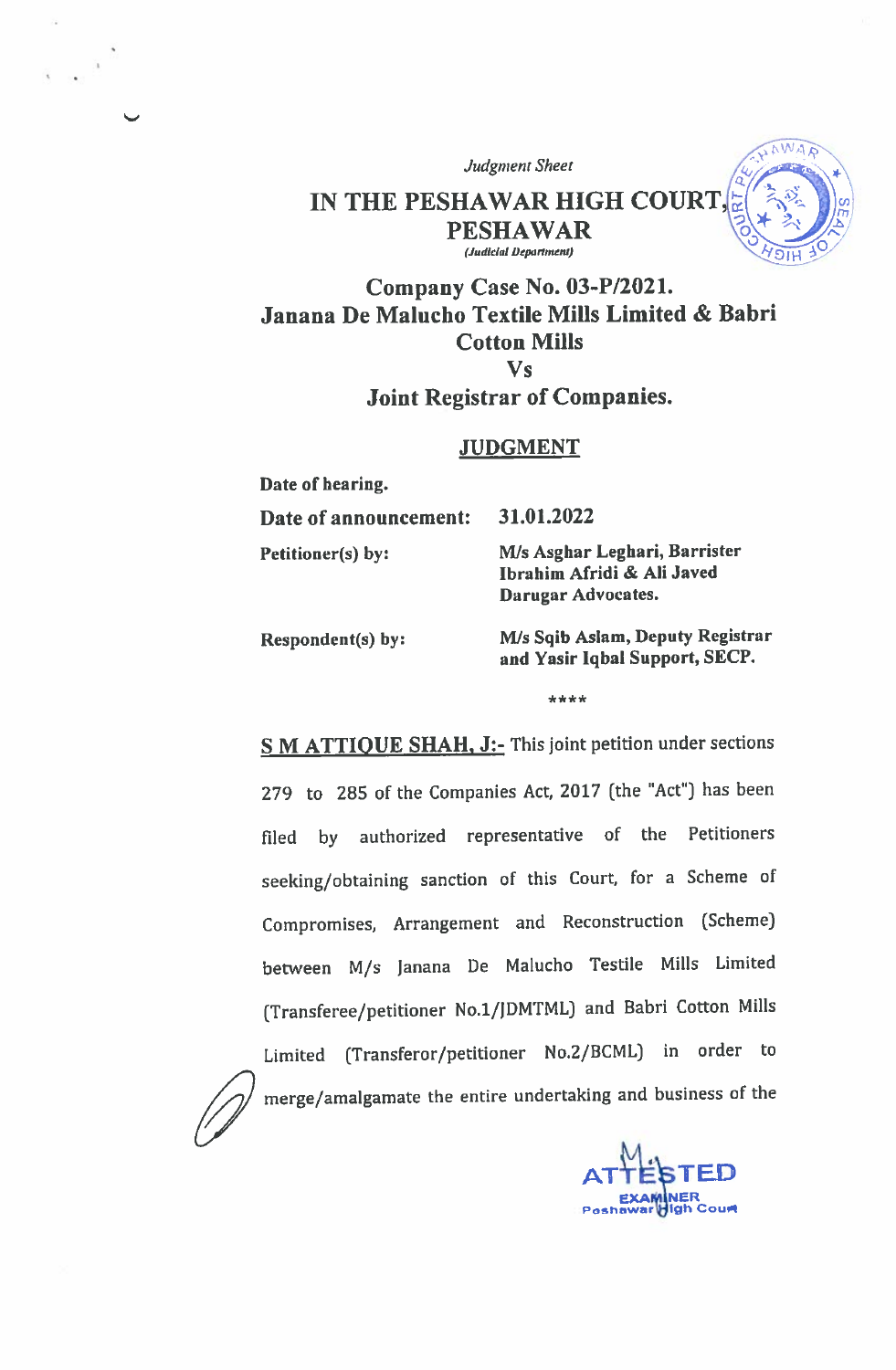petitioner No.2 alongwith its assets and liabilities into the petitioner No.1

 $2<sub>1</sub>$ In essence, both the petitioners are dealing in the business of manufacturing and sale of Yarn. Petitioner No.1(JDMTML) had been incorporated on the 7<sup>th</sup> day of October 1960; while petitioner No.2, had been incorporated on the 26<sup>th</sup> day of October 1970, under the provisions of erstwhile Companies Act 1913 and; are quoted public companies limited by shares with its shares listed on the Pakistan Stock Exchange. Petitioner No.1 has an authorized capital of Rs.200,000,000/divided into 20,000,000/- ordinary shares of Rs.10/- each; while its paid up capital is Rs.47,847,940/- divided into Rs.47,847,94/ordinary shares of Rs.10/- each fully paid. Similarly, the Petitioner No.2 is a public limited company with an authorized share capital of Rs.250,000,000/- divided into 25,000,000/ordinary shares of Rs.10/- each as its paid-up capital is Rupees 36,521,780 divided into 3,652,178 ordinary shares of Rs.10 each fully paid. The petitioners through their respective Board of Directors, have agreed in view of the grounds mentioned hereinafter, that the whole undertaking alongwith assets and liabilities of the Petitioner No.2 be *merged* with and into the

 $\overline{2}$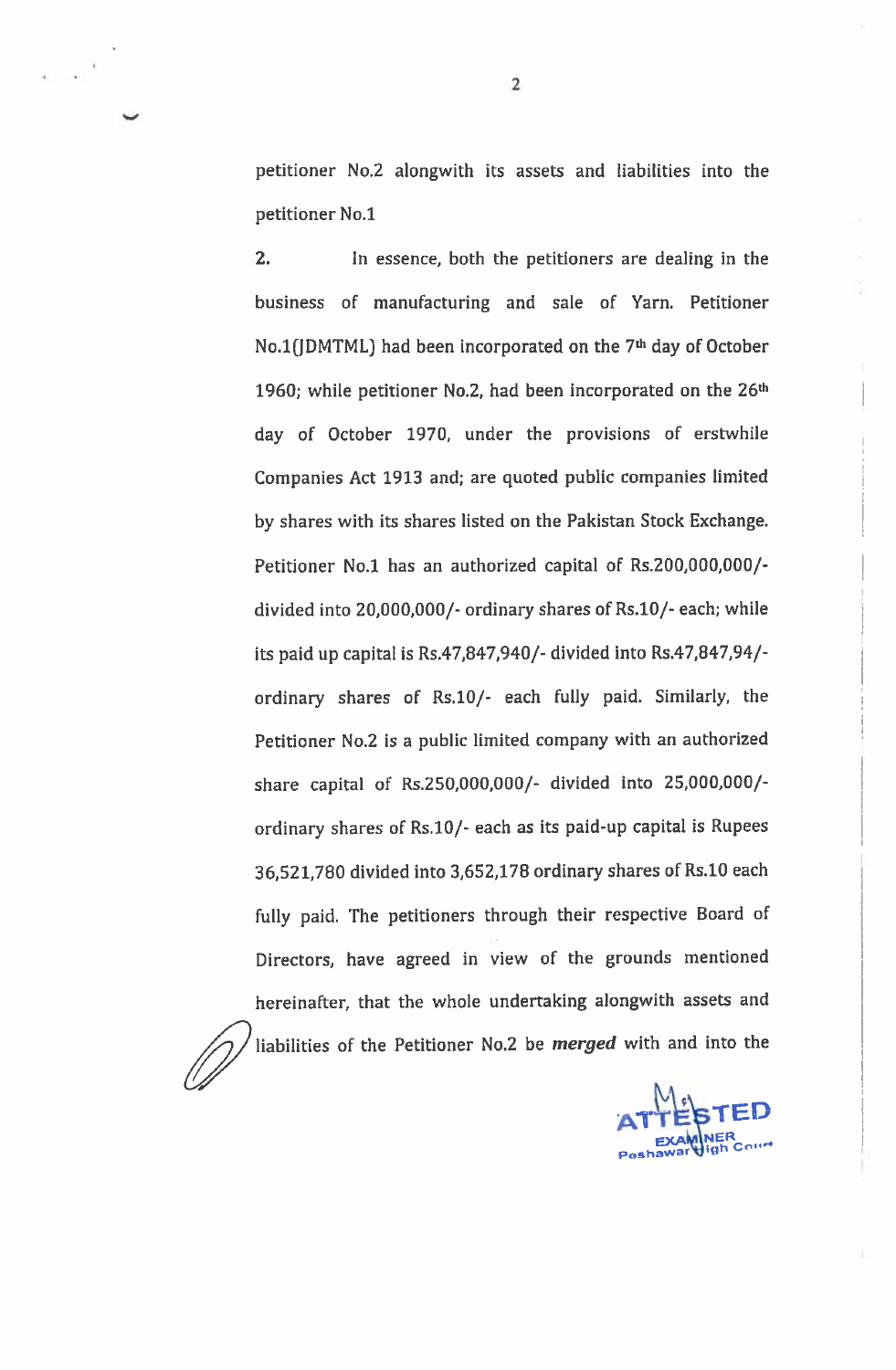petitioner No.1 under the supervision of this Court; hence instant company case.

 $3.$ After filing of the petition, this Court vide order dated 07.06.2021 directed for the issuance of notices through normal process, registered AD and through publication in English daily "The News", Islamabad as well as Urdu Daily "AAJ", Peshawar; for the purpose of informing the respondent/Joint Registrar of Companies, Company Registration Office, Securities and Exchange Commission of Pakistan, Peshawar qua the scheme and; inviting its written reply as well as particulars of set-off, if any, within thirty days, from the date of first service through any of the modes and to appear before the Court on the next date of hearing. In compliance with the ibid order, the relevant processes were issued and respondent also submitted the requisite comments; explaining therein the mode of merger as per sub section 2 of Section 279 of the Companies Act, 2017, qua identification of the registered secured creditors of the petitioners, routine examination of annual audited financial statements of petitioners as well as carrying fresh revaluation; thereby affirming that both the companies are publicly listed companies; however, requested for calling the comments of PSX.

Upon which, the petitioners filed their rejoinder, stating therein

 $\overline{\mathbf{3}}$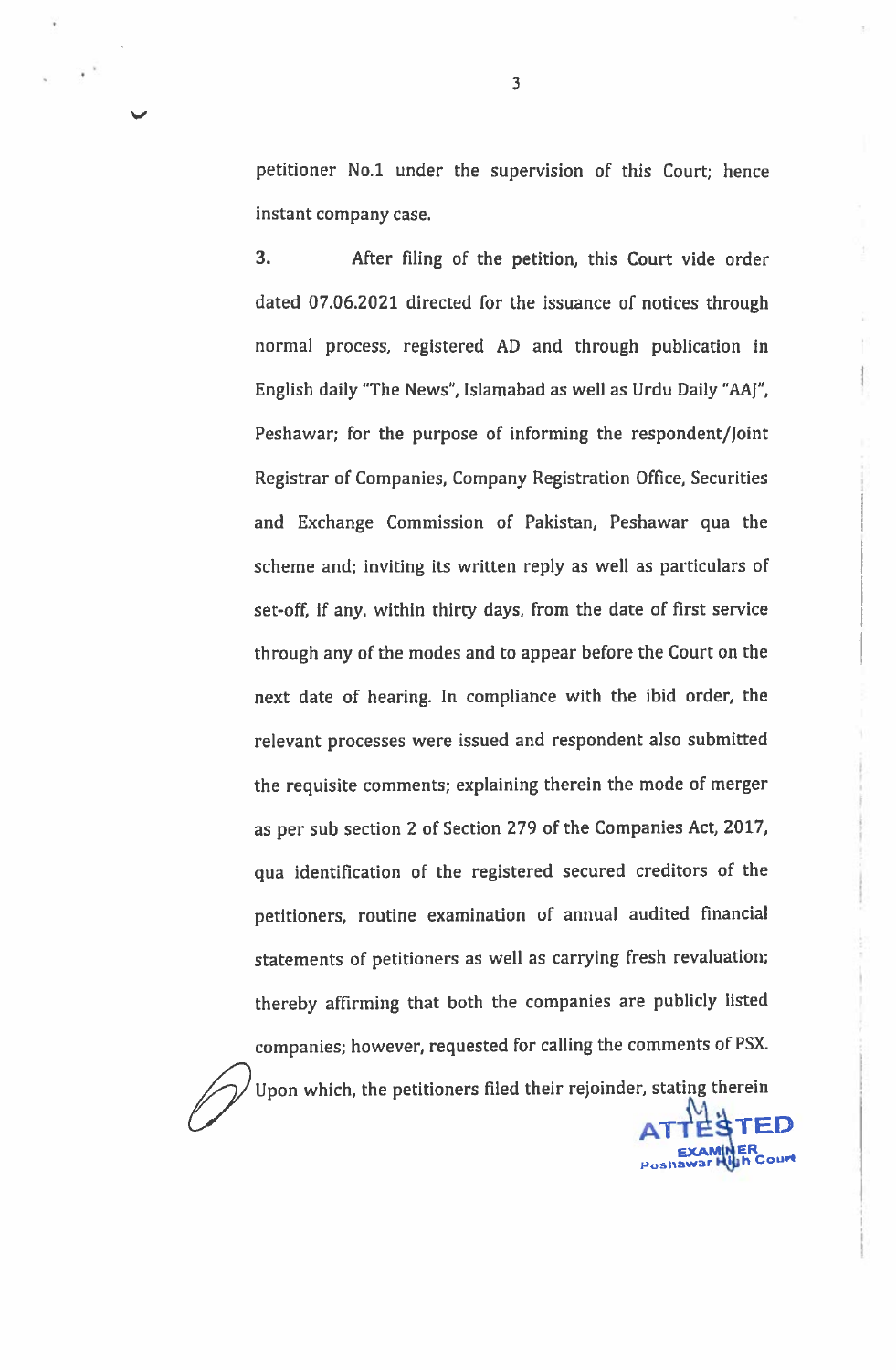that the petitioners companies have fulfilled their statutory duties of making the relevant disclosures to the PSX as required by law and that the scheme has received the requisite approval at the board and shareholders level of the respective petitioners companies; therefore, PSX has no power to object to the proposed scheme nor can it provide any input in relation thereto.

 $4.$ Perusal of available record reveals that both the petitioners are public listed companies; who want merger/amalgamation of entire undertaking and business of petitioner No.2 alongwith its assets and liabilities into petitioner No.1, in view of Sections 279 to 285 of the Act ibid. The basic requirements of Section 279 of Companies Act, 2017 are as under:-

- i. There must be compromise/ arrangements/Scheme proposed between  $\boldsymbol{a}$ Company and its members or Creditors.
- ii. **There** must be an application to be made before the High Court.
- The requisite meetings of iii. Board and shareholders to be conducted.
- iv. **Mandatory filing of material** *facts* relating  $\boldsymbol{\mathit{to}}$ *the* company which are:

a. Financial position and accounts.

**Court** 

4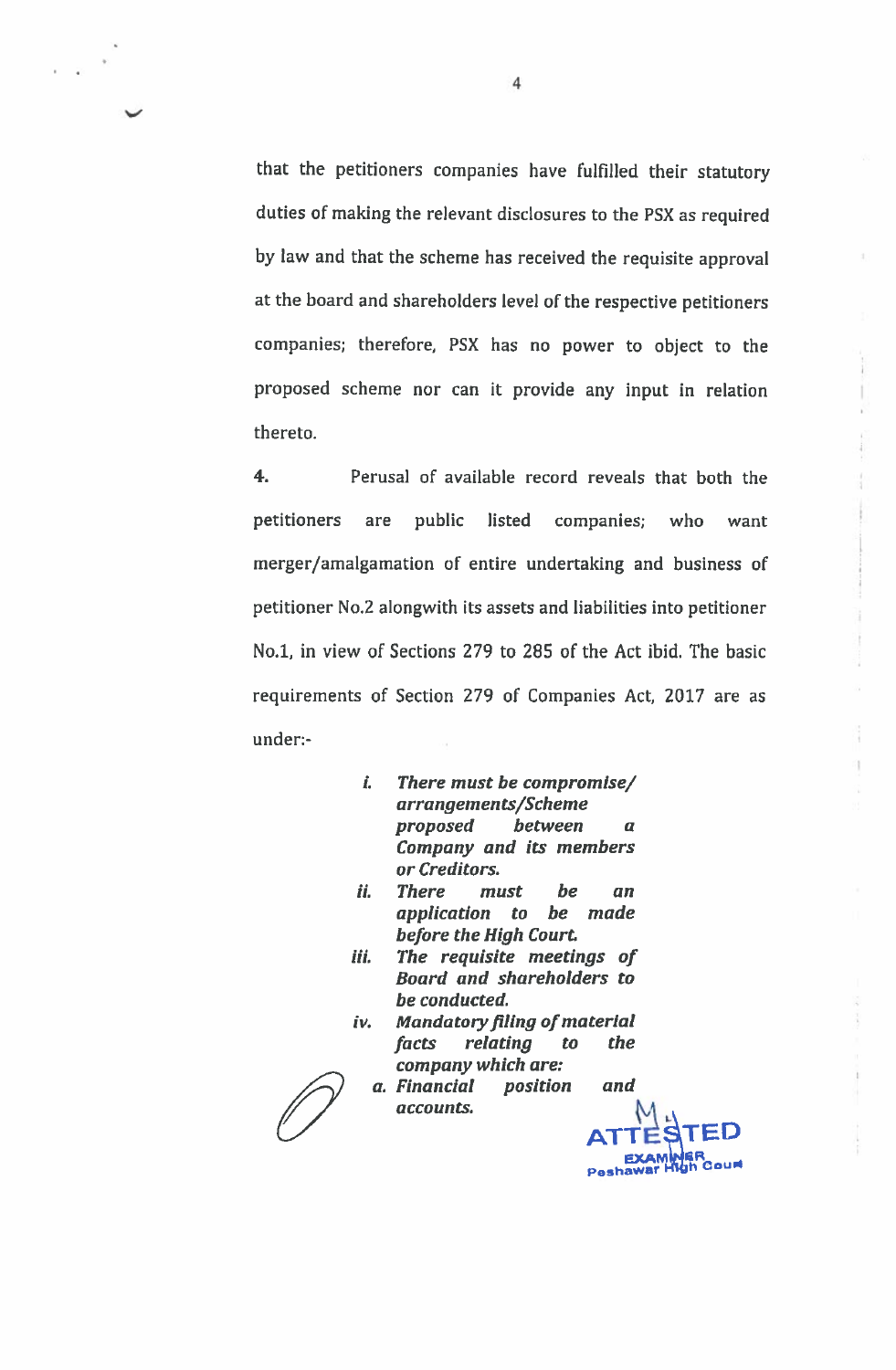- b. Auditor's report
- c. Latest accounts the of company.
- d. The pendency  $of$ any investigation proceedings
- e. Supported by the affidavits pertaining to no objection/ consent of creditors of the companies."

 $5.$ It is apparent from the record that the Scheme was originally considered by the respective board of Directors of petitioners No.1 & 2 in their respective meetings held on 12th day of August 2020 and 24th October, 2020; wherein the scheme was adopted. The majority of the directors of each petitioner were interested, so for compliance of form and substance of requirements of the Companies Act 2017, the matter was sent for approval of the shareholders; upon which on 13<sup>th</sup> March 2021, extraordinary general meetings of both the petitioners were held; wherein the scheme was approved by majority of the shareholders. Thereafter, both the companies filed Pre-Merger application before the Competition Commission of Pakistan (CCP) on 21.01.2021; which was approved by the ibid Commission. Besides, no Objection Certificates from creditors of both the petitioners companies were obtained; thereby sending it to the SECP and respondent. Furthermore, the condition of issuance of notice by way of publication in the English Daily as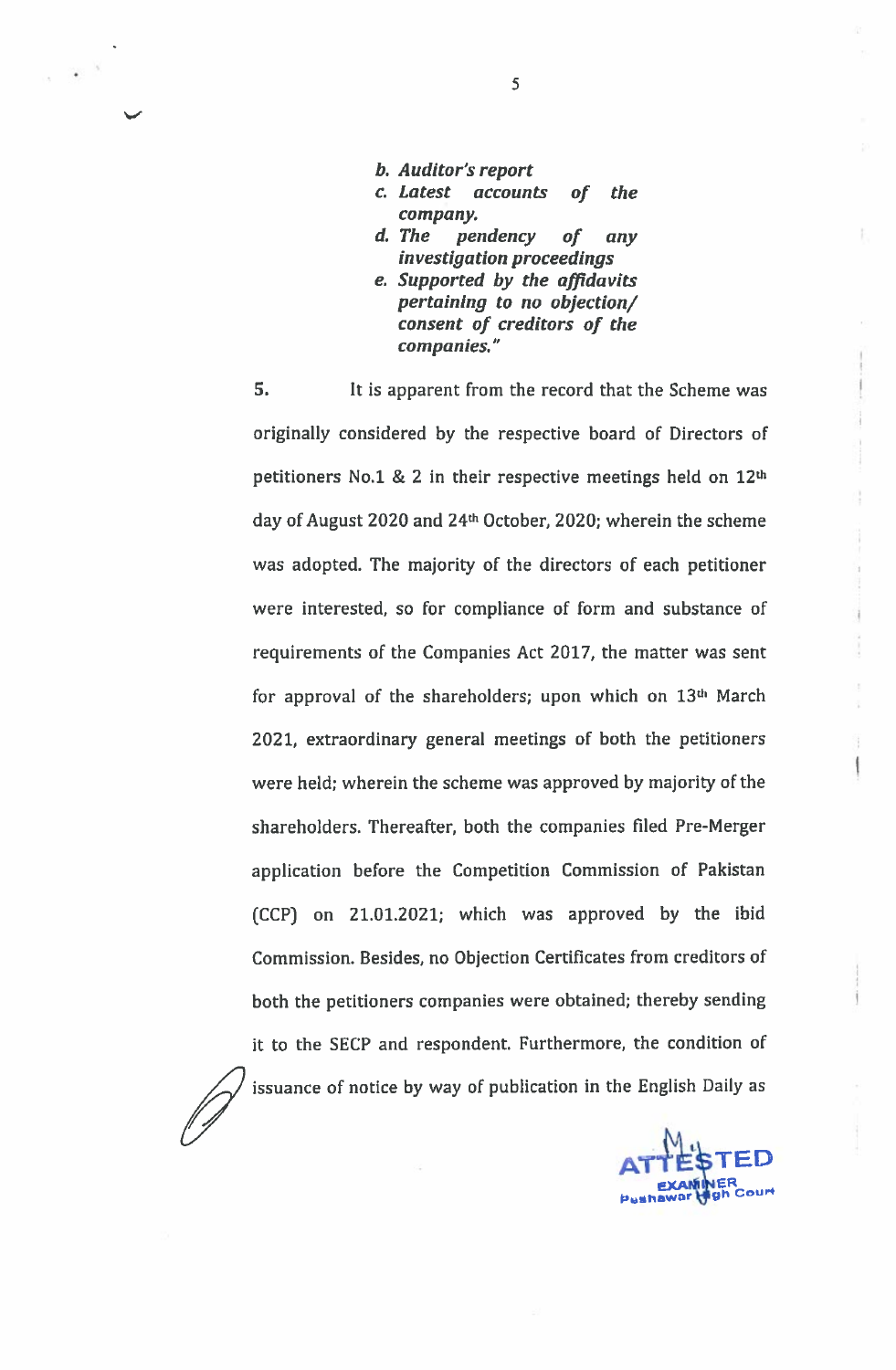well as Urdu Daily has also been fulfilled; which was neither objected by any member of the companies nor public at large came forward to object the same. The copies of ibid documents have been placed on record.

6. So far as, the observation by the SECP relating to section 279(2) of the Act is concerned, it is evident from perusal of resolution of respective Board of Directors of the Petitioners that the Scheme of Arrangement has unanimously been consented and approved by the Board of Directors, Shareholders as well as by Creditors in their respective resolutions and meetings. PSX is not a regulator of public listed companies; rather the ibid function vests in the Securities and Exchange Commission of Pakistan under the Companies Act, 2017 and the Securities Act 2016. However, as per Section 96 of the Act ibid read with Regulation 5.6.1, only disclosure to the PSX is to be made; which are reproduced as under:-

> <u>"96 Disclosure of price sensitive</u> information: 1. Except as provided in subsection (4), a listed company shall disclose to the public forthwith any price sensitive information relating to the company or its subsidiaries which has come to the company's knowledge and which would be material to an investor's investment decision, including information that-

6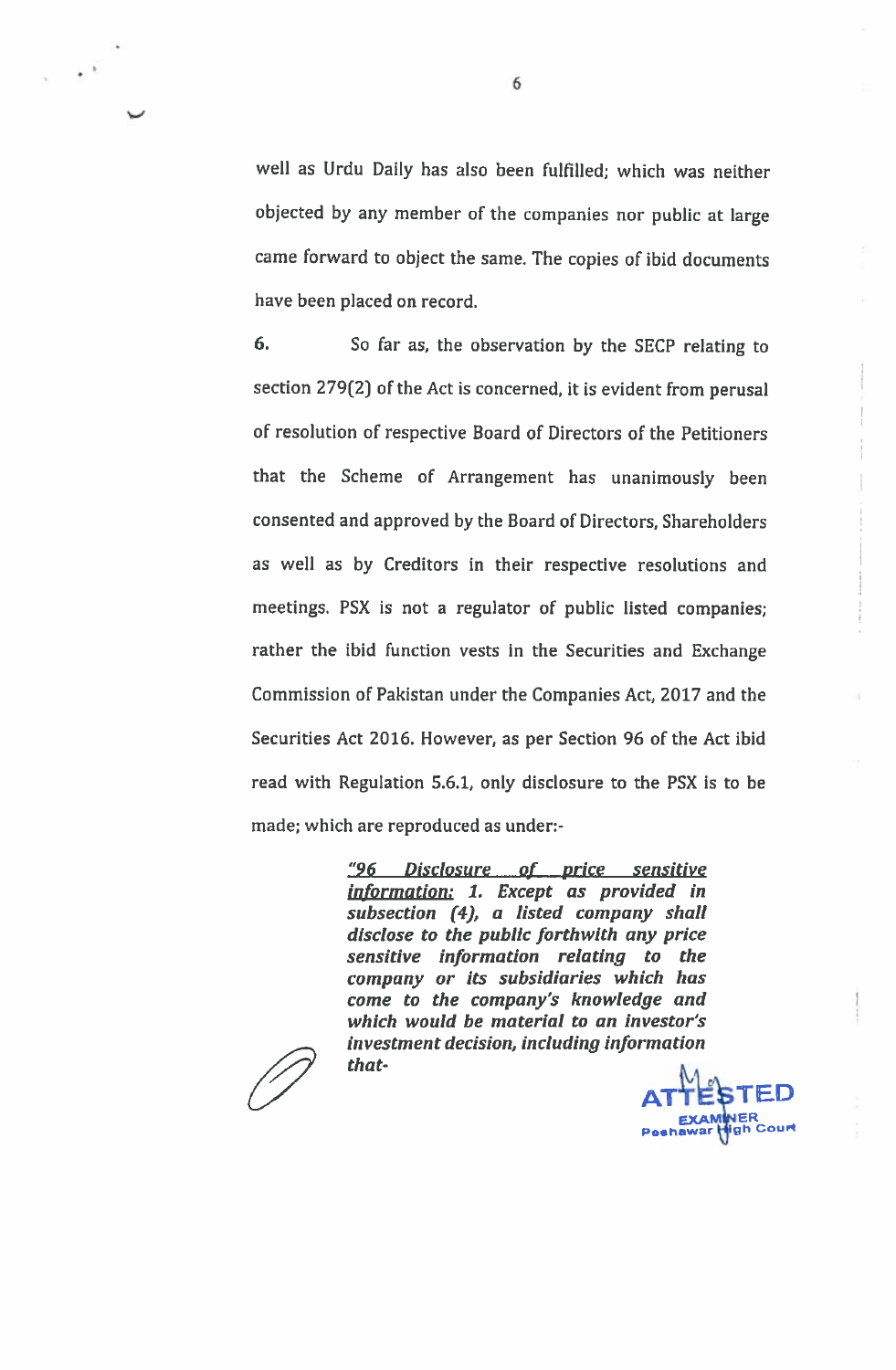- a. is necessary to enable the public to appraise the position of the company and its subsidiaries:
- b. is necessary to avoid the creation or continuation of a false market in the securities of the company (false market being defined  $\overline{a}$ s an uninformed market or one which is based on incomplete information); or
- c. might reasonably be expected to materially affect the market activity and the price of its securities.

2. A listed company shall ensure that when disclosing information pursuant to clauses  $(a)$  to  $(c)$  of sub-section  $(1)$ , the means it uses for disseminating information are such that it equally, timely and effectively provide access to such information by the holders of the securities of the company and investors.

## ----------------

5.6.1. Disclosure of Price sensitive information. (a) Every listed company shall immediately disseminate to the Commission and the Exchange all pricesensitive information relating to the business and other affairs of the listed company that may affect the market price of its shares in the manner prescribed by the Exchange from time to time. The said information shall be communicated to the Exchange prior to its release to any other person or print/electronic media.

The price-sensitive information may include but shall not be limited to:

*ii.* Information regarding any joint ventures. merger. demerger. restructuring acauisition or any material contract entered into or lost:

------ $\frac{1}{2}$ 

**NER** ∦INER<br>High Cou⇔